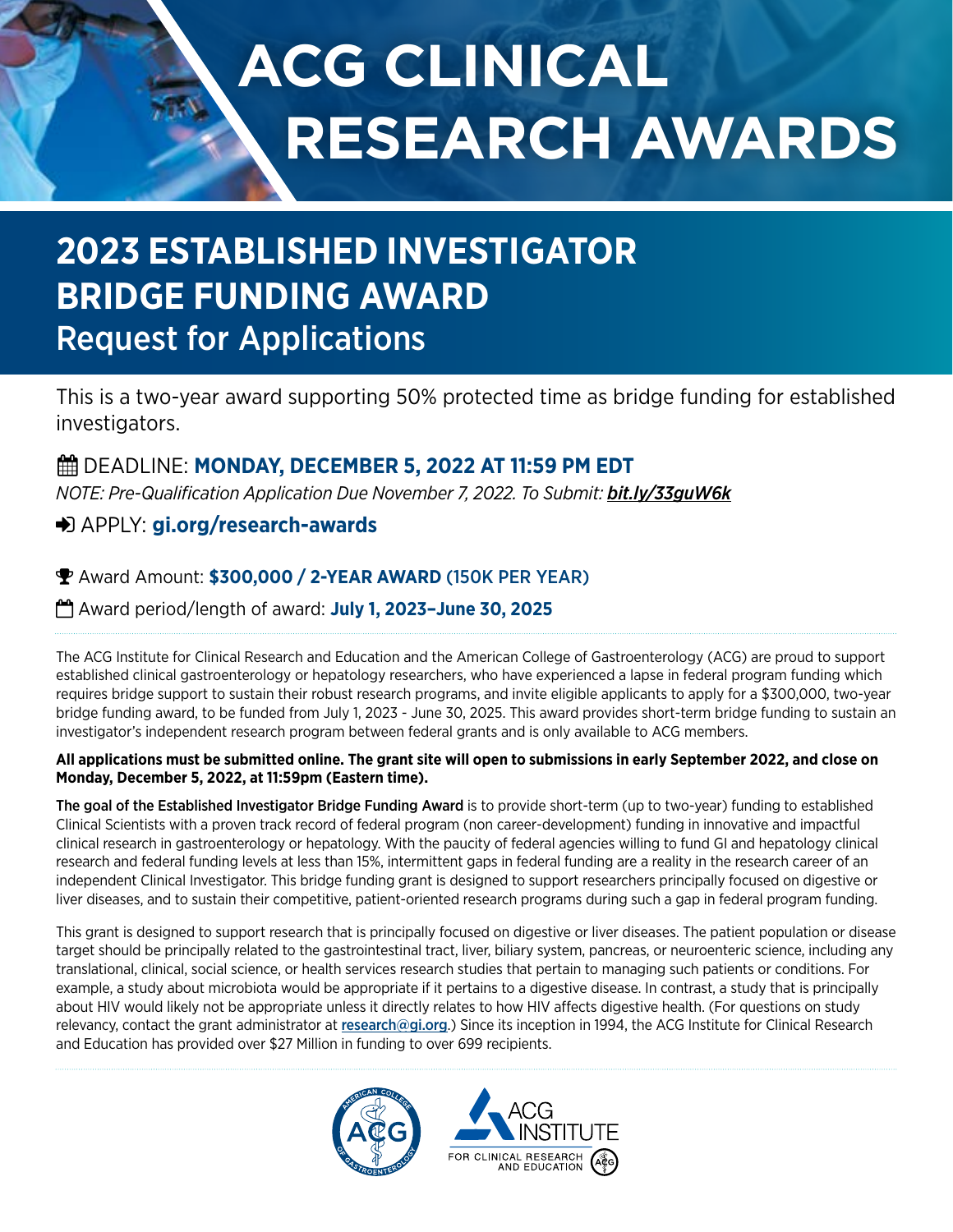# **GRANT OVERVIEW**

A key mission of the ACG and its Institute for Clinical Research and Education is to fund innovative patientoriented research awards. For the purposes of these awards, patient-oriented research is defined as:

- 1. Research conducted with human subjects
- 2. Research on new diagnostic and therapeutic interventions
- 3. Research on material of human origin, such as tissues and specimens
- 4. Research that is translational in nature; i.e., has direct applicability to clinical care

*Note: Studies involving animals will not be considered unless the work cannot be done in humans.* 



The ACG Clinical Research Awards are a project of the ACG Institute and are supported by charitable contributions to the Institute's annual fundraising campaign – The G.U.T. Fund.

,我们的是我们的,我们的是我们的,我们的是我们的,我们的是我们的,我们的是我们的。"我们的是我们的,我们的是我们的。我们的是我们的,我们的是我们的。我们的是我们的

#### ◆ ACG Membership Requirement:

\*Important! The Principal Investigator must be an ACG member in good standing. Applicants awaiting final approval of their applications are ineligible. ACG membership must be active no later than October, 2022. To Join ACG, click [here](https://gi.org/membership/join-acg). For questions on ACG membership, please email [membership@gi.org](mailto:membership%40gi.org?subject=) or call (301) 263-9000.

#### $\blacktriangleright$  Applicants must meet all the following criteria:

- ACG Member at time of application
- U.S. or Canadian based physician or equivalent (e.g., MD, DO, MBBS)
- Established Investigator definition:
	- At least 8 years out of fellowship or terminal training program at time of application (fellowship or terminal training completed in 2014 or earlier to be eligible to apply for the 2023 grant cycle).
	- Evidence of successful federal funding beyond the level of a career development award.
	- Full-time faculty position as part of the gastroenterology or hepatology department at a university, medical school or other healthcare institution at time of application.
- Evidence of recently concluded federal clinical or translational research award within the last 2 years in gastroenterology or hepatology, such as NIH R01, or VA Merit Award. National Science Award, Department of Defense and CIHR multi-year project grant awards of equivalency [minimum direct costs of \$400,000/year] will be considered. Career Development Awards at an institutional, provincial, or professional society (state or national) level are *ineligible* as qualifying awards. Additionally, applicants must demonstrate one of the following:
	- 1. Evidence of ongoing application for renewal for federal funding (provide institutional evidence of application to a federal agency [i.e., eRA commons routing information] or letter of intent from institutional grant awards office)
	- 2.Evidence of new federal application (scored but not funded research grant) to be re-submitted (provide summary sheets and scores)
- Able to guarantee 50% protected research time for entirety of the grant period. Candidates must devote at least 50% of their effort to clinical research related to gastroenterology or hepatology. A letter from the Division Chief or Department Chair must certify that the award will provide 50% protected time to the recipient, regardless of the amount budgeted for salary, in accordance with the terms of the award.

#### The following are not eligible for this award:

- Individuals who have only received career development funding at an institutional, provincial, or professional society (state or national) level are not eligible.
- Fellows-in-training.
- Early career faculty.
- Projects that support laboratory or animal research projects.
- Award overlap: ACG does not provide duplicate funding. The same science may not be used in applications for two ACG grant types (for example: applying to both the Bridge Funding Award and Clinical Research Award with the same science).

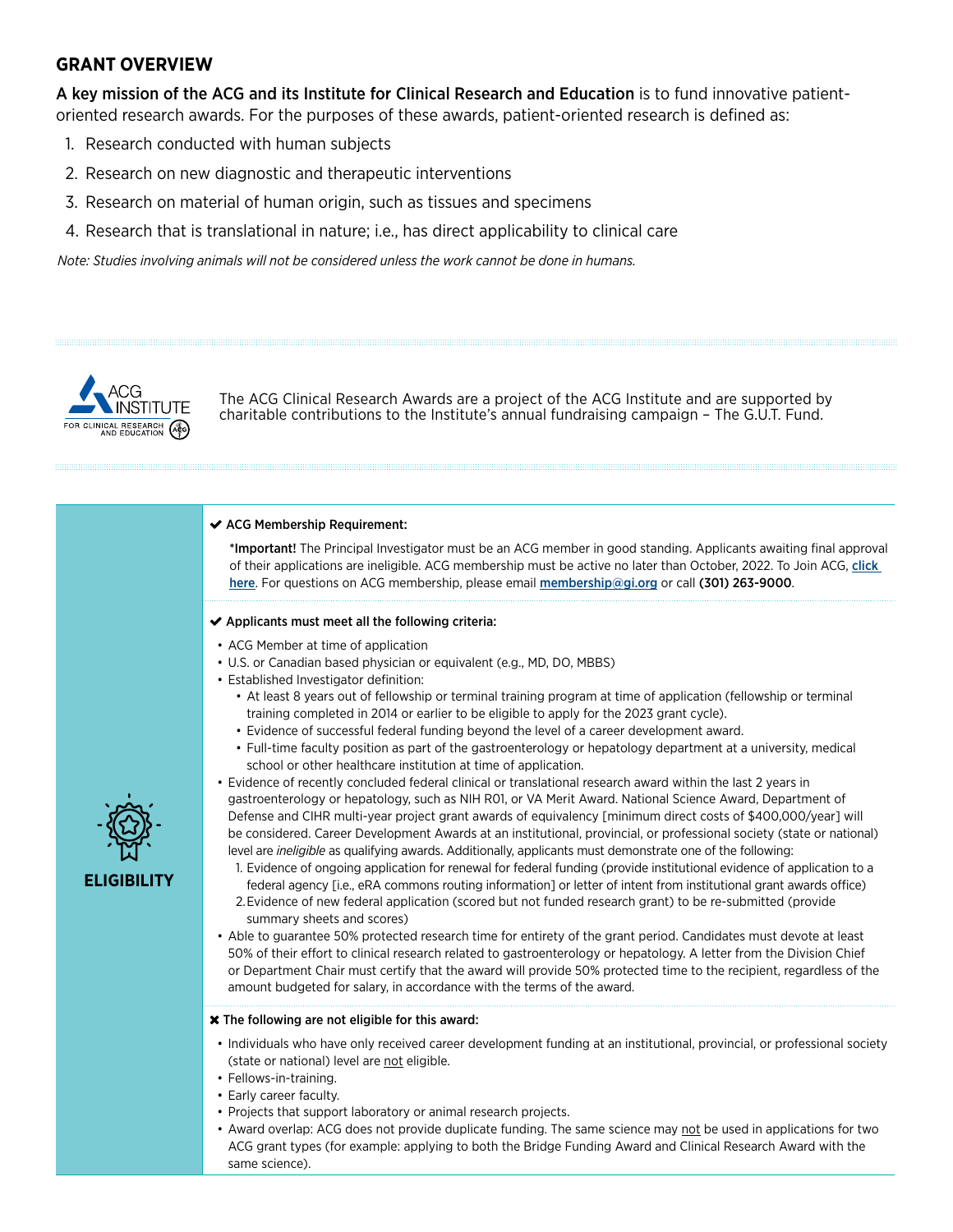#### $\triangleq$  A complete application consists of three separate components:

- 1. Submission of Required [Pre-Qualification Application](https://bit.ly/33guW6k) detailing the name of the grant, specific aims, brief research plan outline, current fundings status. This should be limited to 2 pages and submitted to the ACG by November 7, 2022. Applicants will then be notified as to whether they should proceed with formal grant submission.
- 2.A single Adobe PDF document comprising (but not limited to) the following: application checklist (include the list located at the end of this document as the first page of the submitted PDF), research proposal (limited to 8 pages), budget, biosketches for Candidate and other Investigators involved in the proposed research, other support funding details, IRB forms, COI statement (if applicable), and letters of support.
- 3.Completion of required tasks via the online grant system: upload the completed research proposal PDF, which includes the application checklist; provide confirmation of ACG membership; provide full contact information for all Investigators submit a 350-word abstract of the proposed research; indicate IRB approval status; list all and any potential conflicts of interest. See "Submitting the Application" below for instructions and requirements.

 $\boxtimes$  Required elements for the full research proposal document (i.e., the PDF that will be uploaded to the online grant system):

A. FORMATTING—Format all pages with 1/2" margins and use a font no smaller than 11 point. Eliminate or minimize the use of abbreviations. Define each abbreviation the first time utilized, and/or provide a glossary of terms if needed to assist reviewers and strengthen your submission. All pages must include a page number in the left header. All pages must include the PI name and grant type in the right header, in the following format:

Last name, First name Award Type

- B. CHECKLIST—Include the Application Checklist listed at the end of this document, as the first page of the PDF uploaded to the grant system.
- C. ELIGIBILITY CONFIRMATION LETTER—Letter Confirming you are eligible to apply for this award type. You will receive this letter after you submit the Pre-Qualifying Application.
- D. RE-SUBMISSIONS—The Committee requires applicants who have applied previously to provide additional information when resubmitting the application. For re-submissions, in addition to selecting "Yes" in the resubmission field of the online system, you must provide a cover letter responding to the reviewer's critiques/ outlining how you have updated your application. This should be included as the beginning of your Research Proposal, after the letter confirming your eligibility, as part of the PDF upload to the grant system. Limit to 2 pages.
- E. RESEARCH PROPOSAL—Limit to 8 pages (excluding references). Outline the proposed research. In general, this should be a series of linked projects developed around a common theme, and should include the following sections:
	- Specific Aims—Provide a clear description of the study objectives. What is the hypothesis to be addressed? What are the immediate objectives? What are the ultimate objectives? How does the proposed research fit into an overall research program?
	- Background/Significance—State how the proposed work bears on prior work and indicate how it will extend the boundaries of current knowledge.
	- Pilot Data/Previous Work—This award type does not require pilot data. However, if the applicant has prior data pertinent to the present application, it should be briefly presented here. References to published work are preferred to detailed descriptions of published manuscripts.
	- Research Plan—Provide a detailed research plan, including the inclusion/exclusion criteria for enrollment, methods to be used, the kinds of data that are to be collected, and how these data will be analyzed. Provide detailed sample size estimates. Grants without a statistical analysis section or sample size justification are unlikely to be successful.
	- Current Funding Status—Indicate to which federal funding agency the initial grant application was submitted, and the outcome of this submission. Further indicate plans for re-submission. Also, address how the additional funding provided by this award will help address shortcomings in the initial research submission, as identified by the study section or review committee who assessed the initial grant.
- F. DESCRIPTION OF RESEARCH ENVIRONMENT-Limit to 1 page. Describe the research environment, resources, and how this environment will provide enhanced support for the proposal. This section should describe how the research environment contributes to the success of the project and what type of institutional support, available equipment, and other additional resources will be accessible to the investigators. Additionally, elaborate as to how this specific environment is conducive to the project in terms of access to patients, samples, knowledge, or any collaborative arrangements (e.g., additional skills or referrals provided by collaborators). This section should help the reviewers understand the feasibility of completing this project.
- G. REFERENCES-Include a separate section for references. Be judicious in the use of references.



## **PREPARING THE RESEARCH PROPOSAL**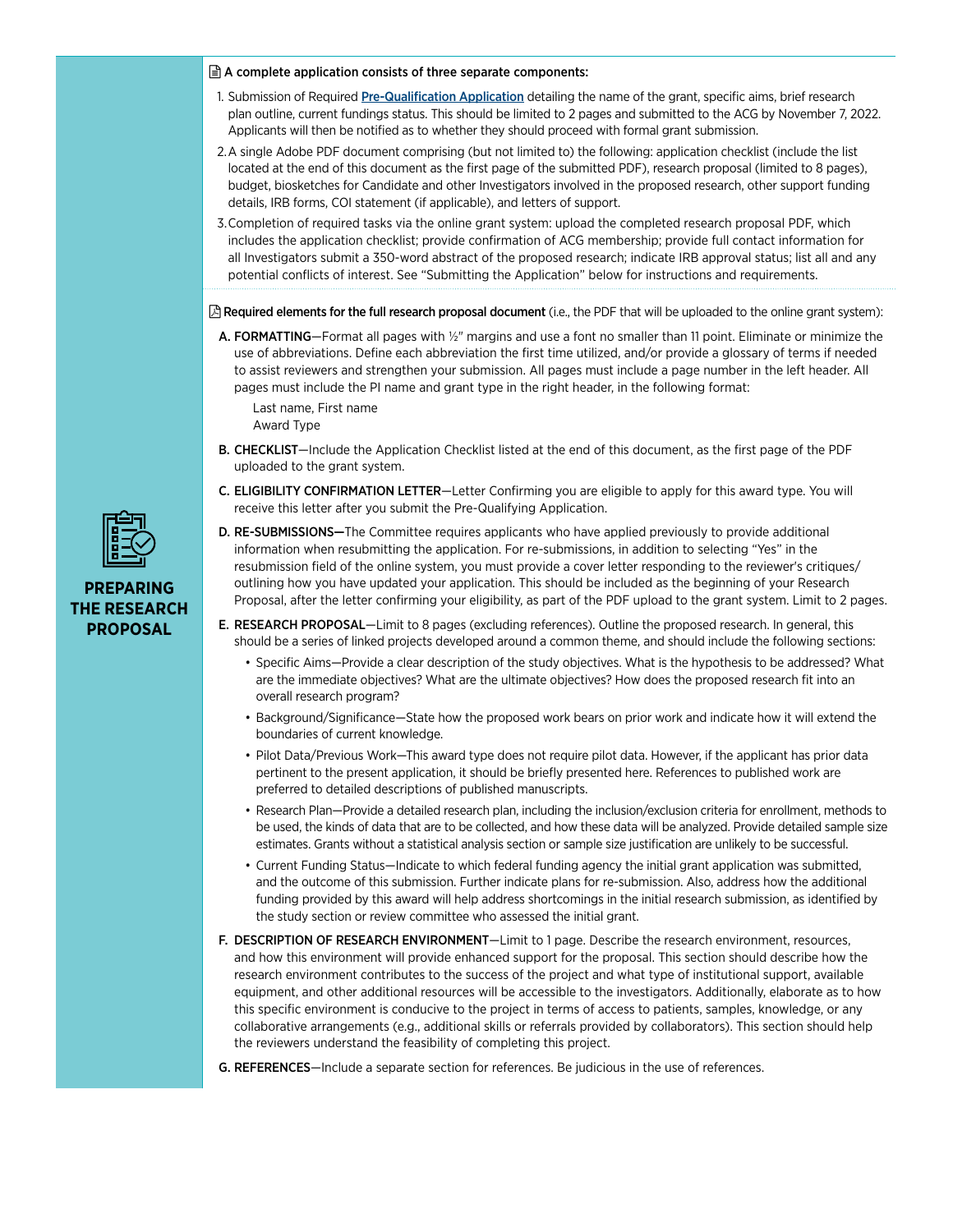H. BUDGET AND JUSTIFICATION—Include a separate section for the budget and justification. Use the ACG budget [format](https://webfiles.gi.org/docs/institute/ACG-Research-Awards-budget-template.xlsx). The budget should indicate all expenses for the each year of the award. The budget justification should be listed on a separate page, after the budget template, with an explanation for each budget item (for example: justification for the number of hours supported by the grant, how statistical support will be utilized, etc.). Funding for this award will provide support of up to \$300,000 (150k per year) for research costs.

*Allowable costs:*

- Salary support for PI and Co-Investigators
- Salary support for other personnel (biostatistician, computer programmer, research coordinator, research nurse, etc.) if adequately justified.
- Labs, supplies, and equipment.

*Costs not supported:*

- Major equipment acquisition
- Manuscript preparation
- Travel
- Indirect costs (i.e., university overhead)
- I. INSTITUTIONAL REVIEW BOARD (IRB) STATUS-Include the IRB approval letter, or indicate if IRB approval is pending. If IRB approval is pending at the time of submission and the grant proposal is subsequently approved for funding, funds will not be released until the IRB approval letter is received by the ACG. If the proposal is requesting funds for reimbursement of human subjects, a copy of the IRB-approved consent form is required prior to funding as well.
- J. CONFLICT OF INTEREST STATEMENT—Include, if applicable.
- K. BIOSKETCHES-Provide these for the Principal Investigator, Co-Investigator(s), and anyone critical to completion of the project. Use the NIH format and adhere to the NIH 5-page limit. (For sample format see the NIH webpage at [grants.nih.gov/grants/forms/biosketch.htm](http://grants.nih.gov/grants/forms/biosketch.htm))
- L. INSTITUTIONAL REVIEW BOARD (IRB) STATUS—Include the IRB approval letter, or indicate if IRB approval is pending. If IRB approval is pending at the time of submission and the grant proposal is subsequently approved for funding, funds will not be released until the IRB approval letter is received by the ACG. If the proposal is requesting funds for reimbursement of human subjects or where the project studies care outside of standard of care a copy of the IRB-approved consent form is required prior to funding as well.
- M. OTHER RESEARCH SUPPORT—List this information on separate pages. List the title, funding agency, total direct costs, dates, including expected dates of notification of pending applications for all current and pending funding for the Primary Investigator and Co-Investigators. (Use NIH format: [grants.nih.gov/grants/forms/othersupport.htm](http://grants.nih.gov/grants/forms/othersupport.htm)). The Principal Investigator must include one of the following: 1) Evidence of ongoing application for renewal for federal funding (provide institutional evidence of application to federal agency) or 2) Evidence of new federal application (scored but not funded research grant) to be re-submitted. Provide summary sheets and scores.
- N. INSTITUTIONAL SUPPORT—This letter from either the Division Chief or Department Chair should indicate strong commitment from the division to support the Candidate by protecting time for research and for providing adequate research facilities. The letter must certify that the award will provide 50% protected time to the recipient, reserved for the proposed research, in accordance with the terms of the award, regardless of the support budgeted in the application for the recipient's salary. Limit to 2 pages.
- O. OTHER LETTERS OF SUPPORT (optional)—Provide letters from any other collaborators, such as those supplying patient referrals, if applicable. These may be included to demonstrate the other Investigators' involvement and support of the project (example: other research sites providing patients, or collaborator who will provide a unique set of skills required for the project).
- P. APPENDICES-Use (if needed) for data collection forms. Do not use to expand project description.



**SUBMITTING THE APPLICATION**

 **All applications must be submitted online.** The online grant application site will open in early September; a link to the site will be available at **[gi.org/research-awards](https://gi.org/acg-institute/research-awards/)**. The submission **deadline is Monday, December 5, 2022, at 11:59 pm Eastern Time**. This deadline will be strictly enforced, and no exceptions will be made. Note: Required [Pre-Qualification Application](https://bit.ly/33guW6k) due November 7, 2022.

Once you begin the online application process, you will be able to save your work and return to complete it until the submission deadline. As part of the online application process, applicants are required to provide information about others, such as institutional addresses and potential conflicts of interest for Co-investigators, etc. We encourage applicants to gather all the necessary information early and not wait until the last minute.



**PREPARING THE RESEARCH PROPOSAL (Cont.)**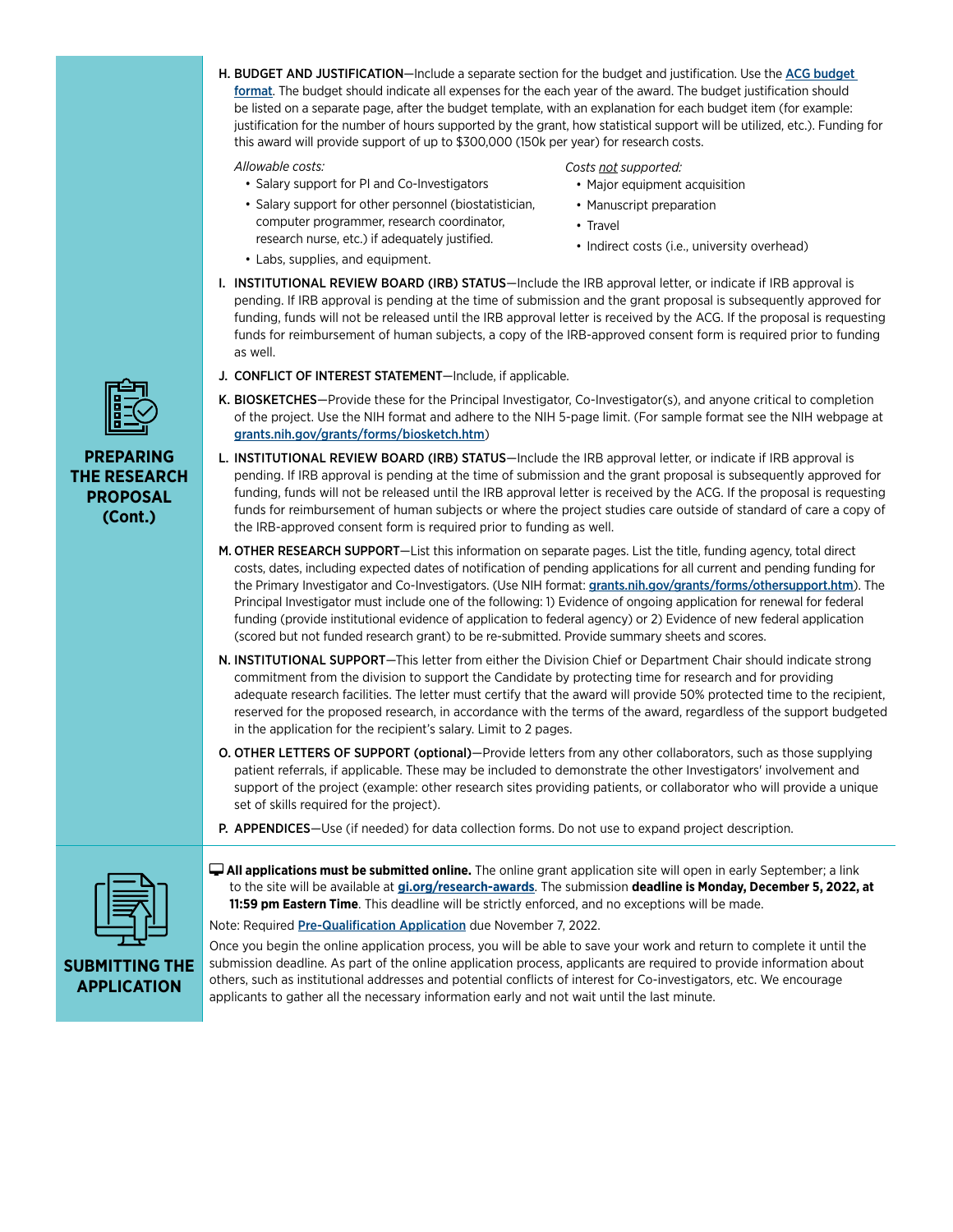**APPLICATION REVIEW PROCESS Immediately following the application submission period, all applications are reviewed and scored by the ACG**  Research Committee, following its standardized process. Reviewers consider the following when scoring applications: the feasibility, scientific and clinical significance of the research proposal, attributes of the Candidate (previous publication and funding record) and qualifications to perform high-quality research, and strength of the institutional environment, including a letter of support for 50% protected time if the proposal is funded. In evaluating the merits of an application, the Committee will consider two categories of criteria, each comprising 50% of the overall assessment: 1) Project Merit, and 2) Individual Merit 1. Project Merit—50% of score includes: • Scientific and clinical significance (12.5%) • Feasibility (including availability of adequate resources, such as personnel and facilities) (12.5%) • Methods (25%) • Availability of preliminary data (6.25%) • Study design (12.5%) • Power, sample size, and statistical analysis (6.25%) 2. Individual Merit (Credentials / Institutional Support / Previous record of funding success)—50% of score includes: • Applicant's Credentials • Previous success in attracting and sustaining independent research funding • Institutional Environment (including a letter from institution's Division Chief / Department Chair supporting 50% protected time) In general, the proposed research should be a series of linked projects developed around a common theme. The description of a proposed project should provide enough detail to assess the scientific merit, feasibility, and analytic strategy. An applicant may submit multiple applications if these applications each utilize different science and are submitted to different grant categories. Each applicant may only receive funding for a single submission each grant cycle. If more than one submission from a single applicant is selected for funding, the Research Committee will determine which of the projects to fund. **SUBMITTING THE APPLICATION (Cont.)** The following tasks must be completed via the online grant system to successfully submit an application for grant consideration: A. INDICATE PROPOSAL TITLE AND SELECT GRANT TYPE—The title should be concise and clearly reflect the proposed research. Select the "Established Investigator Bridge Funding Award" grant type. (Please note, the same project should not be submitted for multiple ACG grant types, and will not be considered if this occurs, i.e., do not submit the same proposal for a Established Investigator Bridge Funding Award and a Clinical Research Award.) B. ACG MEMBERSHIP VERIFICATION-You must provide your ACG member ID. To look up your member ID number, log into [gi.org/membership](https://gi.org/membership/) then click "My ACG" from the menu on the top right. Member ID is listed below Date of Birth. C. ADD INVESTIGATORS—List the Principal Investigator and any Co-Investigators. Enter their names, ACG member status (and year joined if available), titles, email address, role (Principal Investigator, Co-Investigator), and institution names and addresses. D. ACKNOWLEDGEMENT OF PRINCIPAL INVESTIGATOR—Indicate agreement to abide by the grant requirements, if awarded grant funding. E. INVESTIGATOR ADDITIONAL INFORMATION—Provide Principal Investigator's academic position, and state whether the Principal Investigator has received federal clinical or translational research in gastroenterology or hepatology (within the last two years), such as NIH R01 or VA Merit Awards, National Science Awards, DoD or CCIHR multi-year project grant awards of equivalency [min. direct costs of \$400,000 /yr] will be considered. Career Development Awards at an institutional, provincial, or professional society (state or national) level are ineligible as qualifying awards. Applicants must also demonstrate either: 1. Evidence of ongoing application for renewal for federal funding (provide institutional evidence of application to federal agency) or 2. Evidence of new federal application (scored but not funded research grant [i.e., eRA commons routing information] or letter of intent from institutional grant awards office) to be re-submitted (provide summary sheets and scores). F. RESEARCH PROPOSAL ABSTRACT—Provide an abstract of no more than 350 words that summarizes the proposed research. In this section, you will also be asked to enter the topic area for your application. G. IRB STATUS—Verify current IRB status. H. RESEARCH GRANT PROPOSAL PDF UPLOAD-Format the file as required in the "Preparing the Research Proposal" section, including all required elements, and upload the file as directed. The file name should include the Candidate's first and last name. I. CONFLICT OF INTEREST—A potential conflict of interest (COI) exists when research involves a device from which any Investigator's or a company may benefit. It also exists when research involves a pharmaceutical agent that is not FDA-approved for any indication. A conflict of interest exists if any Investigator holds or has submitted a patent on a device or pharmaceutical agent or is a major shareholder in a company involved in the research. If applicable, select "Yes" and include a detailed explanation within the grant system, including the names of each Investigator and their potential COIs.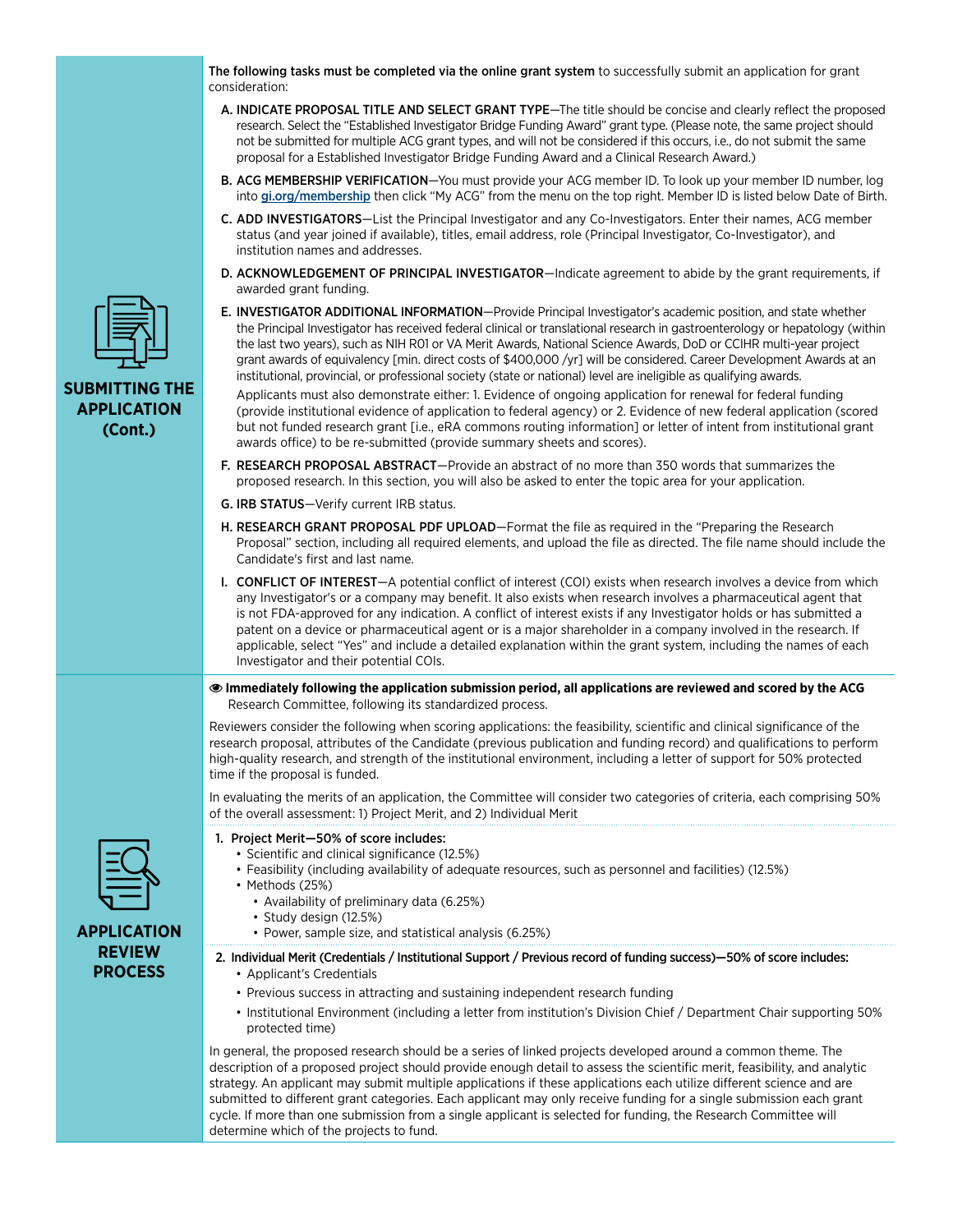|                                                                                | ○ Notification of Awards will be completed by April 1, 2023. Please do not contact ACG prior to this date to inquire<br>about the status of your application.                                                                                                                                                                                                                                                                                                                                                                                                                                      |                                                                                                                                         |
|--------------------------------------------------------------------------------|----------------------------------------------------------------------------------------------------------------------------------------------------------------------------------------------------------------------------------------------------------------------------------------------------------------------------------------------------------------------------------------------------------------------------------------------------------------------------------------------------------------------------------------------------------------------------------------------------|-----------------------------------------------------------------------------------------------------------------------------------------|
| <b>AWARD</b><br><b>NOTIFICATION</b><br><b>AND GRANT</b><br><b>REQUIREMENTS</b> | • Funding: Awards consist of \$150,000 per year for two years, for a total award of \$300,000. Funds are to<br>be used for related expenses of the proposed research, including salary, supplies, and equipment. Funds are not<br>to be used for: major equipment acquisition; travel and manuscript preparation; indirect costs (i.e., university<br>overhead).                                                                                                                                                                                                                                   |                                                                                                                                         |
|                                                                                | • Required Progress Reports: Awardees must file a progress report, on completion of the first year, for review by the<br>ACG Institute Director and Research Chair, prior to the release of year two funding. This report must include proof<br>of ongoing application for renewal of federal funding or new federal funding. A final report is due at the completion<br>of the funding period must include an update on notice of award for subsequent funding. A final financial statement<br>indicating allocation of funds is required. All reports must also be submitted to research@gi.org. |                                                                                                                                         |
|                                                                                | • Abstract Presentation at an ACG Annual Scientific Meeting: ACG encourages the selected Awardee to submit any<br>abstracts to the ACG Annual Scientific Meeting for presentation.                                                                                                                                                                                                                                                                                                                                                                                                                 |                                                                                                                                         |
|                                                                                | • Publication: All publications arising from work funded by this award must acknowledge ACG support in any<br>publications that result from the research.                                                                                                                                                                                                                                                                                                                                                                                                                                          |                                                                                                                                         |
|                                                                                | • Award overlap: ACG does not provide duplicate funding. The aim of this award is to sustain the research until<br>federal or other funding is obtained.                                                                                                                                                                                                                                                                                                                                                                                                                                           |                                                                                                                                         |
|                                                                                | An applicant may submit multiple applications as long as these applications each utilize different science and are<br>submitted to different grant categories. Each applicant may only receive funding for a single submission each grant<br>cycle. In the event that more than one submission from a single applicant is selected for funding, the Research<br>Committee will determine which of the projects to fund.                                                                                                                                                                            |                                                                                                                                         |
| <b>QUESTIONS OR</b><br><b>ASSISTANCE</b>                                       | For any questions about grant requirements, please refer to the <b>FAQs</b> .                                                                                                                                                                                                                                                                                                                                                                                                                                                                                                                      |                                                                                                                                         |
|                                                                                | Prior grant application submitters must create a new login for the grant system each year, even if you have applied for<br>an ACG grant previously.                                                                                                                                                                                                                                                                                                                                                                                                                                                |                                                                                                                                         |
|                                                                                | Technical support questions about the online submission system: Contact CadmiumCD Technical Support<br>using the Technical Support link on the upper right corner of the submission site's screen, via email at<br>Support@cadmiumcd.com or via phone at (877) 426-6323.                                                                                                                                                                                                                                                                                                                           |                                                                                                                                         |
|                                                                                | For any questions not answered in the RFA or FAQs, or reporting questions, contact us via email at research@gi.org.                                                                                                                                                                                                                                                                                                                                                                                                                                                                                |                                                                                                                                         |
| <b>IMPORTANT</b><br><b>DATES</b>                                               | September, 2022                                                                                                                                                                                                                                                                                                                                                                                                                                                                                                                                                                                    | Application submission period opens                                                                                                     |
|                                                                                | September 16, 2022                                                                                                                                                                                                                                                                                                                                                                                                                                                                                                                                                                                 | ACG Membership application deadline (only for applications who are not ACG members-<br>see the Eligibility Section for further details) |
|                                                                                | Monday, November 7, 2022                                                                                                                                                                                                                                                                                                                                                                                                                                                                                                                                                                           | Required Pre-Qualification Application, due to ACG to check eligibility.                                                                |
|                                                                                | Monday, December 5, 2022                                                                                                                                                                                                                                                                                                                                                                                                                                                                                                                                                                           | Application submission period closes (11:59 pm Eastern time)                                                                            |
|                                                                                | By/before April 1, 2023                                                                                                                                                                                                                                                                                                                                                                                                                                                                                                                                                                            | Award notifications are sent                                                                                                            |
|                                                                                | July 1, 2023                                                                                                                                                                                                                                                                                                                                                                                                                                                                                                                                                                                       | Year 1 of award period begins / disbursement check provided                                                                             |
|                                                                                | June 30, 2024                                                                                                                                                                                                                                                                                                                                                                                                                                                                                                                                                                                      | Year 1 progress report due (upon completion of first year) include any information on<br>applications submitted for funding.            |
|                                                                                | July 1, 2024                                                                                                                                                                                                                                                                                                                                                                                                                                                                                                                                                                                       | Year 2 of award period begins / disbursement check provided, once report approved.                                                      |
|                                                                                | June 30, 2025                                                                                                                                                                                                                                                                                                                                                                                                                                                                                                                                                                                      | Year 2 funding period complete                                                                                                          |
|                                                                                | December 31, 2025                                                                                                                                                                                                                                                                                                                                                                                                                                                                                                                                                                                  | Final report and financial statement due (due earlier if only received one year of support)                                             |